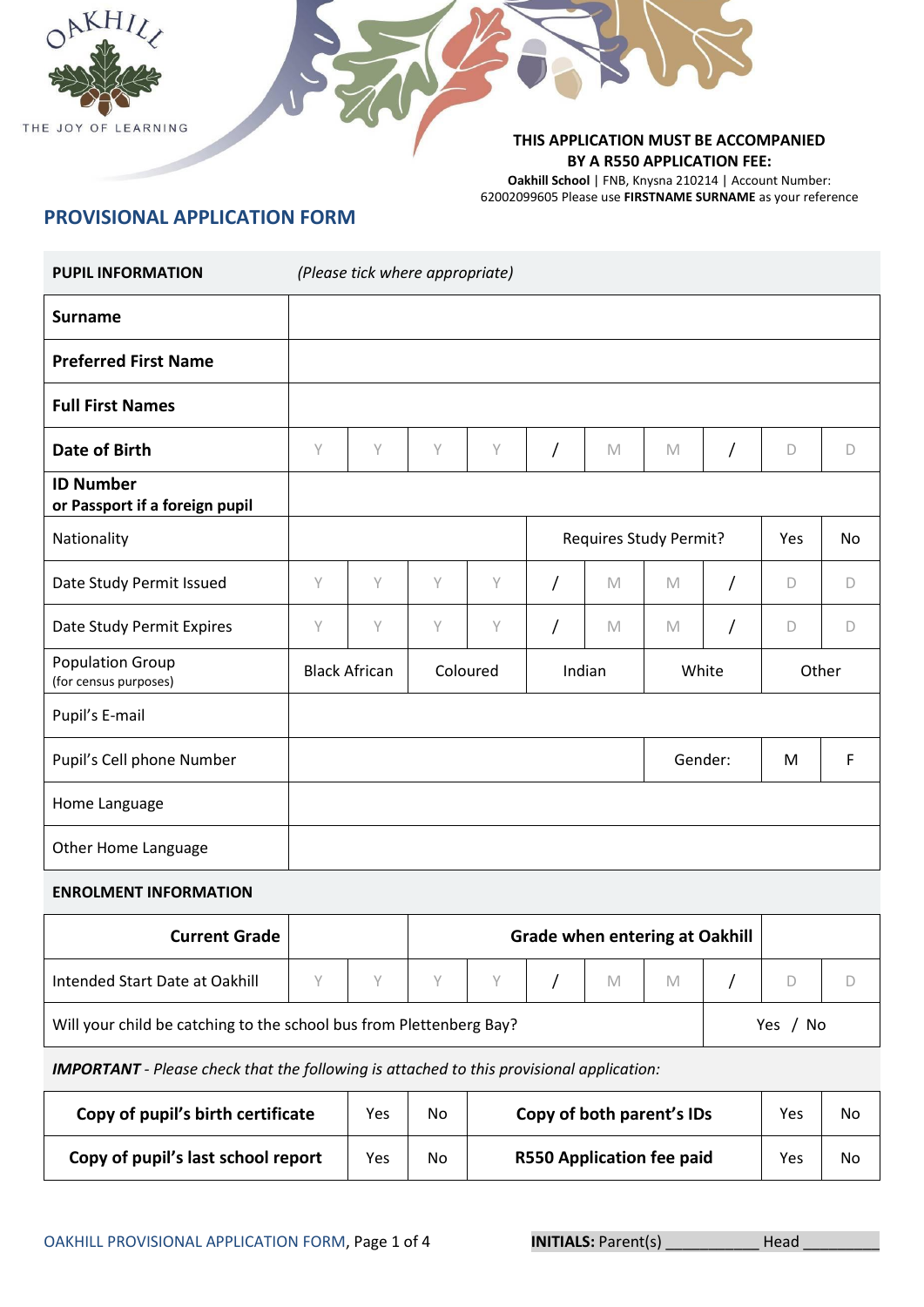



### **PREVIOUS SCHOOLING**

| At School Prior to Enrolling                                        | Yes / No | Formal Grade R | Yes / No          | First Registration in Province                                                           | Yes / No |
|---------------------------------------------------------------------|----------|----------------|-------------------|------------------------------------------------------------------------------------------|----------|
| Previous School(s)                                                  |          |                |                   |                                                                                          |          |
| Province of Previous School                                         |          |                | Country of School |                                                                                          |          |
| Primary barrier to learning<br>that teachers should be<br>aware of? |          |                |                   | Please attached any<br>relevant reports (e.g.<br>Educational psychologist /<br>OT's etc) |          |

#### **FAMILY INFORMATION**

| Is either parent an Old Oak?   | Yes     | No. |  | Year matriculated |      |          |
|--------------------------------|---------|-----|--|-------------------|------|----------|
| Siblings currently at Oakhill? |         | Yes |  | No                |      |          |
| Sibling House at Oakhill       | Bendigo |     |  | Jubilee           |      | Millwood |
| Sibling Names and              |         |     |  |                   | DOB: |          |
| Date of Birth                  |         |     |  |                   | DOB: |          |

#### **SUBJECT CHOICES** *- to be completed ONLY by those entering Grade 10, 11 & 12*

Please choose from a minimum of three lines and the option of taking a fourth elective subject is encouraged. If families come from overseas and a child qualifies for exemption from Afrikaans, a fourth elective subject is compulsory.

| <b>Compulsory</b><br><b>Subjects</b>          |        | To matriculate 2024                                               | To matriculate 2023                                 | To matriculate 2022                                    |
|-----------------------------------------------|--------|-------------------------------------------------------------------|-----------------------------------------------------|--------------------------------------------------------|
| English                                       | Line 1 | Accounting / History / IT<br>Life Sciences                        | History / Life Sciences                             | Accounting / Life Sciences /<br><b>Visual Arts</b>     |
| <b>Afrikaans</b>                              | Line 2 | Business Studies / Geography<br>Visual Arts / Life Sciences / CAT | CAT / History /<br><b>Physical Sciences</b>         | Business Studies /<br>History / IT                     |
| <b>Life Orientation</b>                       | Line 3 | Business Studies / Dramatic Arts<br>History / Physical Sciences   | Visual Arts / Dramatic Arts /<br>IT / Geography     | CAT / Geography / Life<br>Sciences / Physical Sciences |
| Mathematics /<br><b>Mathematical Literacy</b> | Line 4 |                                                                   | Accounting / Geography /<br><b>Business Studies</b> | Dramatic Arts / History /<br><b>Physical Sciences</b>  |

**AP Maths / AP English are options as additional subjects.**

*These bands are available if qualifying requirements are met and there are sufficient numbers. Oakhill reserves the right to amend subject packages.*

#### **MEDICAL INFORMATION**

| Medical Aid Scheme                     | Medical Aid Number      |  |
|----------------------------------------|-------------------------|--|
| <b>Medical Aid Principal</b><br>Member | Principal Member's ID   |  |
| Local Doctor's Name                    | Doctor's Contact Number |  |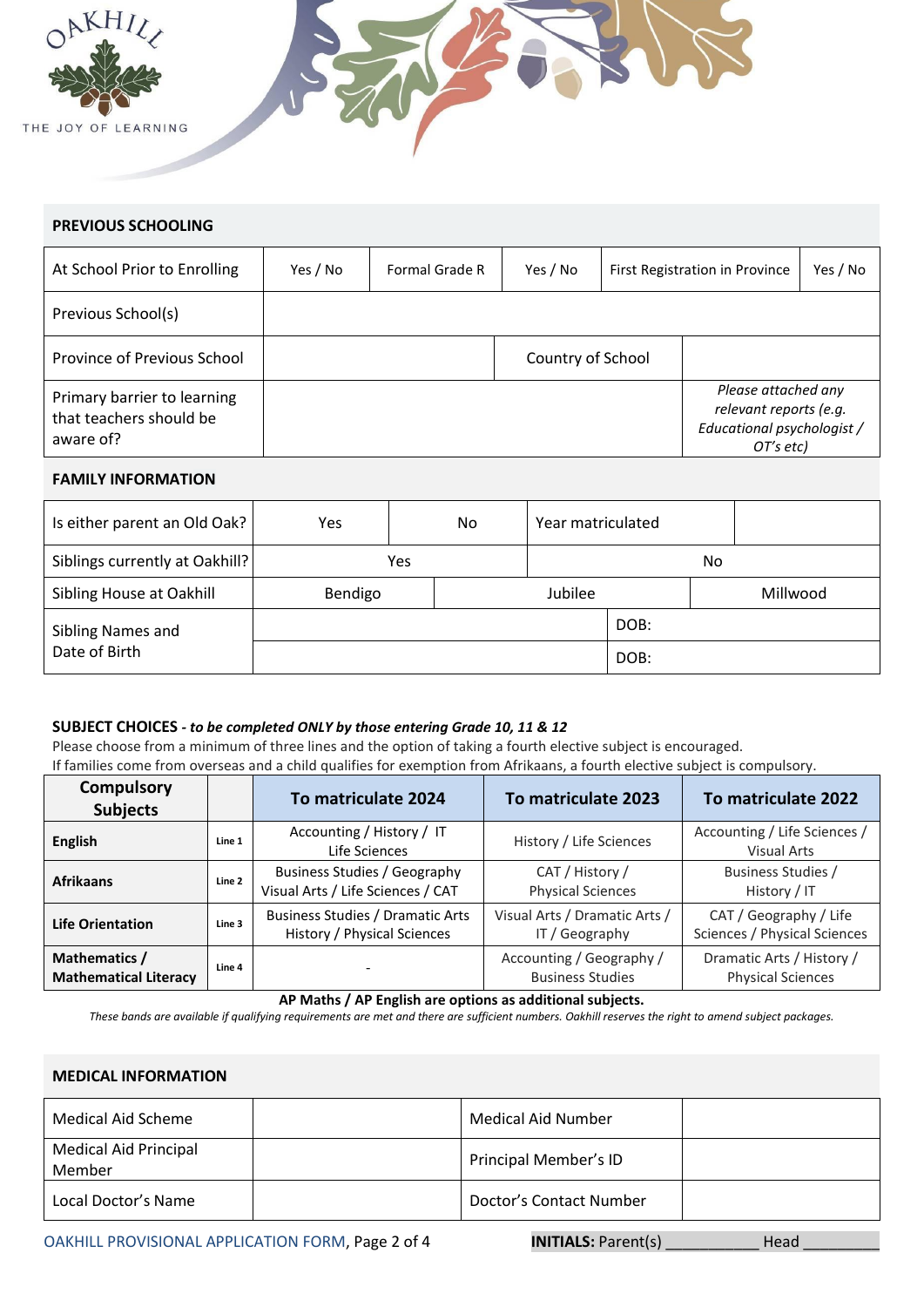



| Allergies            |  |
|----------------------|--|
| <b>Medical Notes</b> |  |

## **MOTHER / GUARDIAN INFORMATION** *(for more than one family per pupil please complete this section twice)*

| Surname                              |                                                                                            |          |   |         |  |                 |                                |           |            |           |
|--------------------------------------|--------------------------------------------------------------------------------------------|----------|---|---------|--|-----------------|--------------------------------|-----------|------------|-----------|
| <b>First Names</b>                   |                                                                                            |          |   |         |  |                 |                                |           |            |           |
| <b>Title and Initials</b>            |                                                                                            |          |   |         |  |                 |                                |           |            |           |
| ID/ Passport Number                  |                                                                                            |          |   |         |  |                 |                                |           |            |           |
| Date of Birth                        | Y                                                                                          | $\vee$   | Υ | Υ       |  | M               | M                              |           | D          | D         |
| <b>Parent Status</b>                 | Married                                                                                    | Divorced |   | Widowed |  | Live in Partner |                                | Separated |            | Single    |
| Occupation                           |                                                                                            |          |   |         |  |                 |                                |           |            |           |
| Employer                             |                                                                                            |          |   |         |  |                 |                                |           |            |           |
| Cell phone Number                    |                                                                                            |          |   |         |  |                 | Can we send sms<br>messages?   |           | Yes        | <b>No</b> |
| <b>Email Address</b>                 |                                                                                            |          |   |         |  |                 | Can we send email<br>messages? |           | <b>Yes</b> | No        |
| Work Telephone Number                |                                                                                            |          |   |         |  |                 |                                |           |            |           |
| Home Telephone                       |                                                                                            |          |   |         |  |                 |                                |           |            |           |
| <b>Residential Address</b>           |                                                                                            |          |   |         |  |                 |                                |           |            |           |
| <b>Postal Address</b>                |                                                                                            |          |   |         |  |                 |                                |           |            |           |
|                                      | Please note that you are obliged to contact us promptly of any changes of contact details. |          |   |         |  |                 |                                |           |            |           |
| <b>FATHER / GUARDIAN INFORMATION</b> |                                                                                            |          |   |         |  |                 |                                |           |            |           |
| Surname                              |                                                                                            |          |   |         |  |                 |                                |           |            |           |
|                                      |                                                                                            |          |   |         |  |                 |                                |           |            |           |

| <b>First Names</b>   |         |          |   |         |                 |   |           |   |        |
|----------------------|---------|----------|---|---------|-----------------|---|-----------|---|--------|
| Title and Initials   |         |          |   |         |                 |   |           |   |        |
| ID/ Passport Number  |         |          |   |         |                 |   |           |   |        |
| Date of Birth        | Υ       | $\vee$   | V | Υ       | M               | M |           | D |        |
| <b>Parent Status</b> | Married | Divorced |   | Widowed | Live in Partner |   | Separated |   | Single |
| Occupation           |         |          |   |         |                 |   |           |   |        |